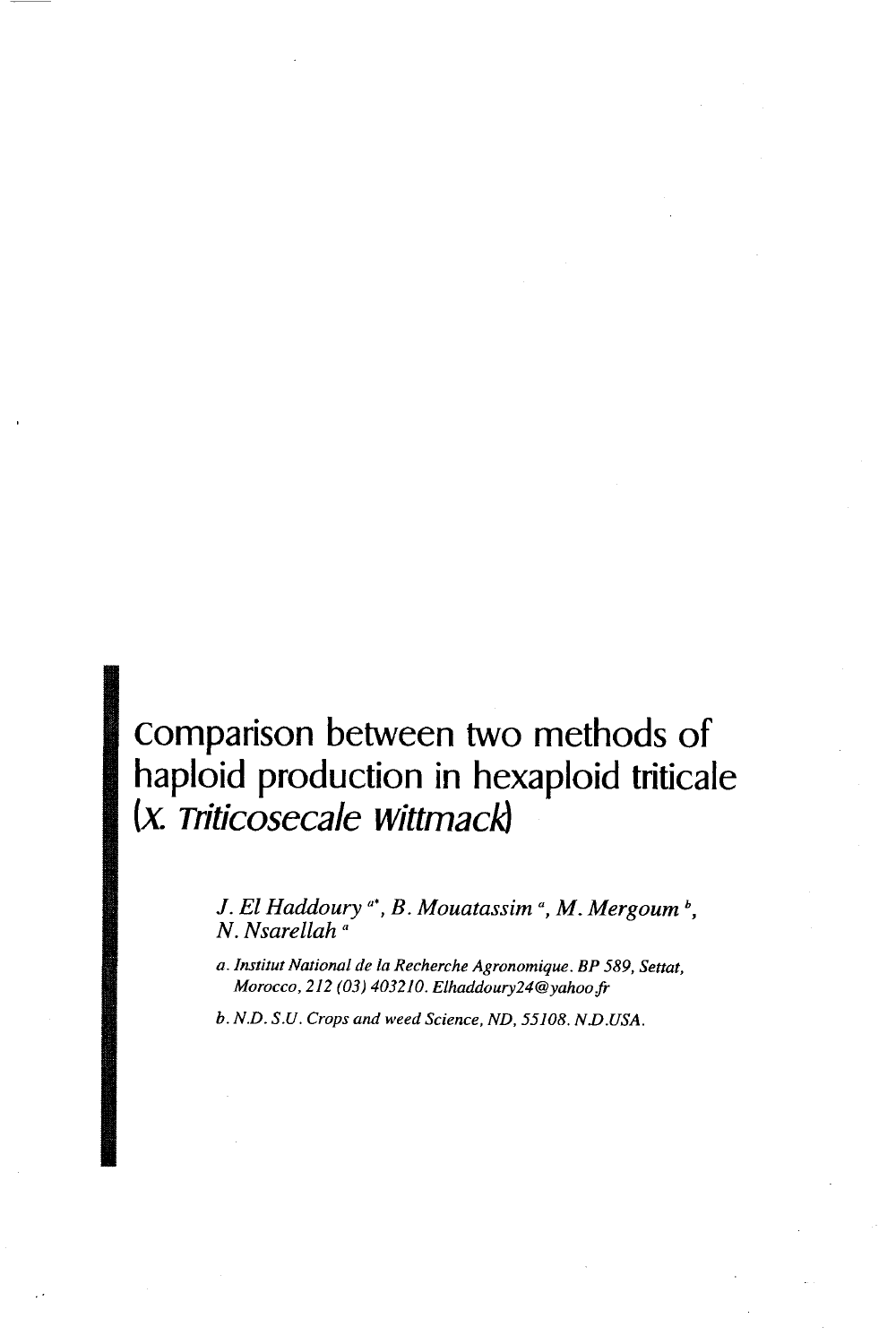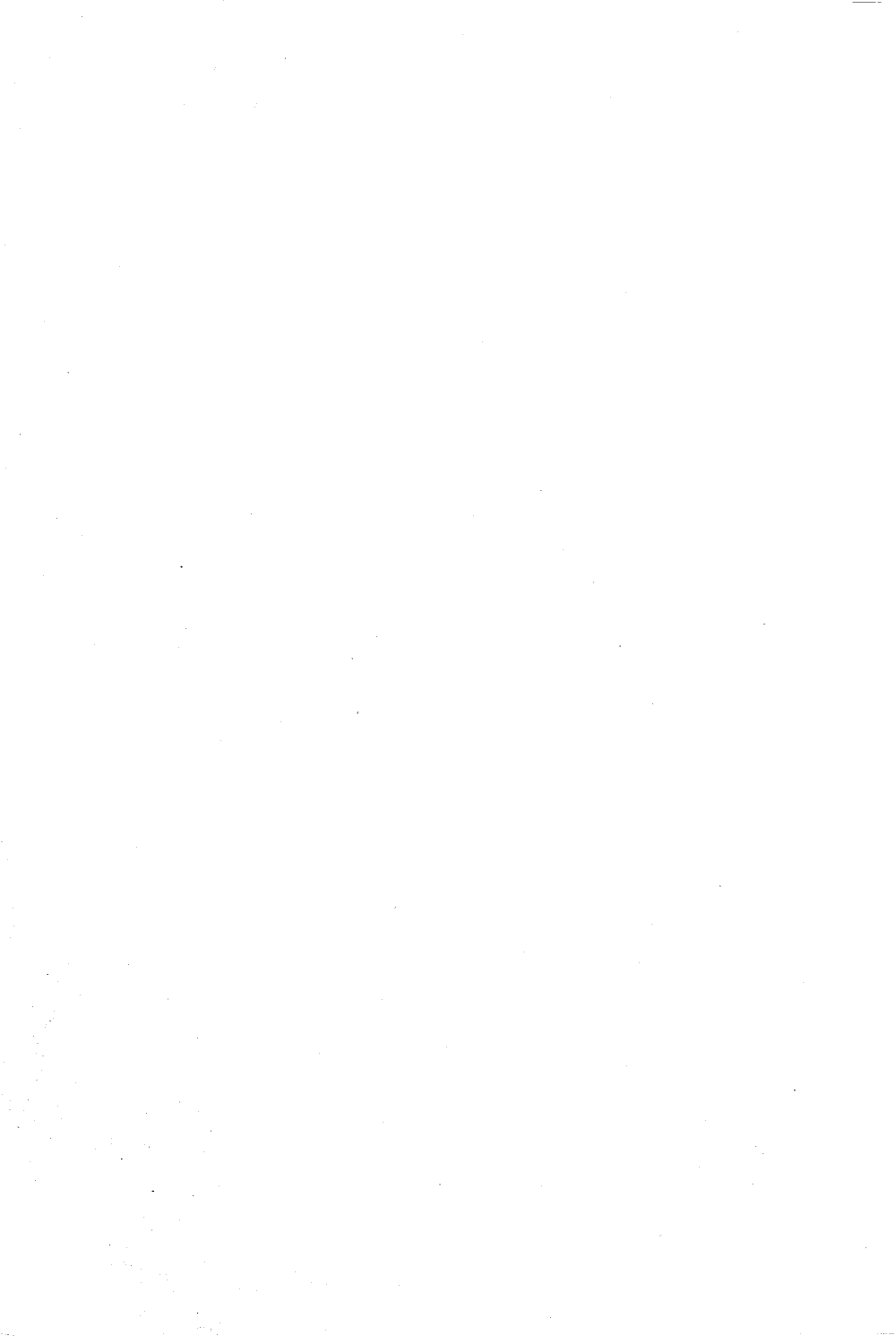### **Abstract**

In triticale breeding programs based on the doubled haploid technique, the rate of obtained haploid plants is important. Seeds of the F1 generation are costly and available only in small quantities. In this study, two techniques have producing haploid plantations in triticale haggard been compared; thesis were: in vitro androgenesis through anther culture and, the intergeneric crossing with maize.

The result indicated that the in vitro androgenesis method was superior despite a high rate of obtained albinos. This method had a higher performance in producing haploid plants, with an average of 3.5 haploid plants produced per cultured spike. On the other hand, even if producing haploid plants through crossing with Maize was less performing than anther culture overall, all plants regenerated were green. A possible explanation of this finding lies probably in that the lower fertility rate is linked to incompatibility mechanisms, thus resulting in a low  $(0.38)$  average number of obtained plants per fertilised spike.

The number of available F1 seeds is important for the genetic variability and hence for the potential recombination of traits. It is recommended that breeders use the androgenesis method.

Key words : Triticale; in vitro androgenesis; intergeneric cross; doubled haploid.

#### ملتخص

تم خلال هذا البحث مقارنة تقنيتين لإنتاج نبات أحادي الكروموزومات عند التريتيكال وهما: زراعة المآبر والتزاوج مع الذرة. أظهرت هذه الدراسة انه بالرغم من وجود نبات أبيض غير طبيعي فإن تقنية زراعة المآبر هي المناسبة وذلك بمعدل إنتاج 3,5 نبتة أحادية الكروموزومات مع كل سنبلة يتم زرعها في الوسط الكيمائي. ينتج التزاوج مَّع الذرة نباتا أحاديي الكروموزومات بنسبة أقل مقارنة مع زراعة المآبرمع خلوه من النبات الأبيض الغير الطبيعي. بالنسبة لبرنامج التحسين الو راثي للتريتيكال والذي يعتمد على تقنية مستنسخ أحادي الكروموزومات فان عدد النبات المنتج جد مهم وذلك نظرًا للعدد المحدود من الهجين الأول . لذلك ننصح باستعمال تقنية زراعة المآبرمع العمل على تحسين الوسط الكيمائي للحد من انتاج النبات الأبيض الغير الطبيعي.

ا**لكلمات الفتاحية ؛** التريتيكال ، نبـات أحـاديي الكروموزومـات ، التزاوج مع الذرة .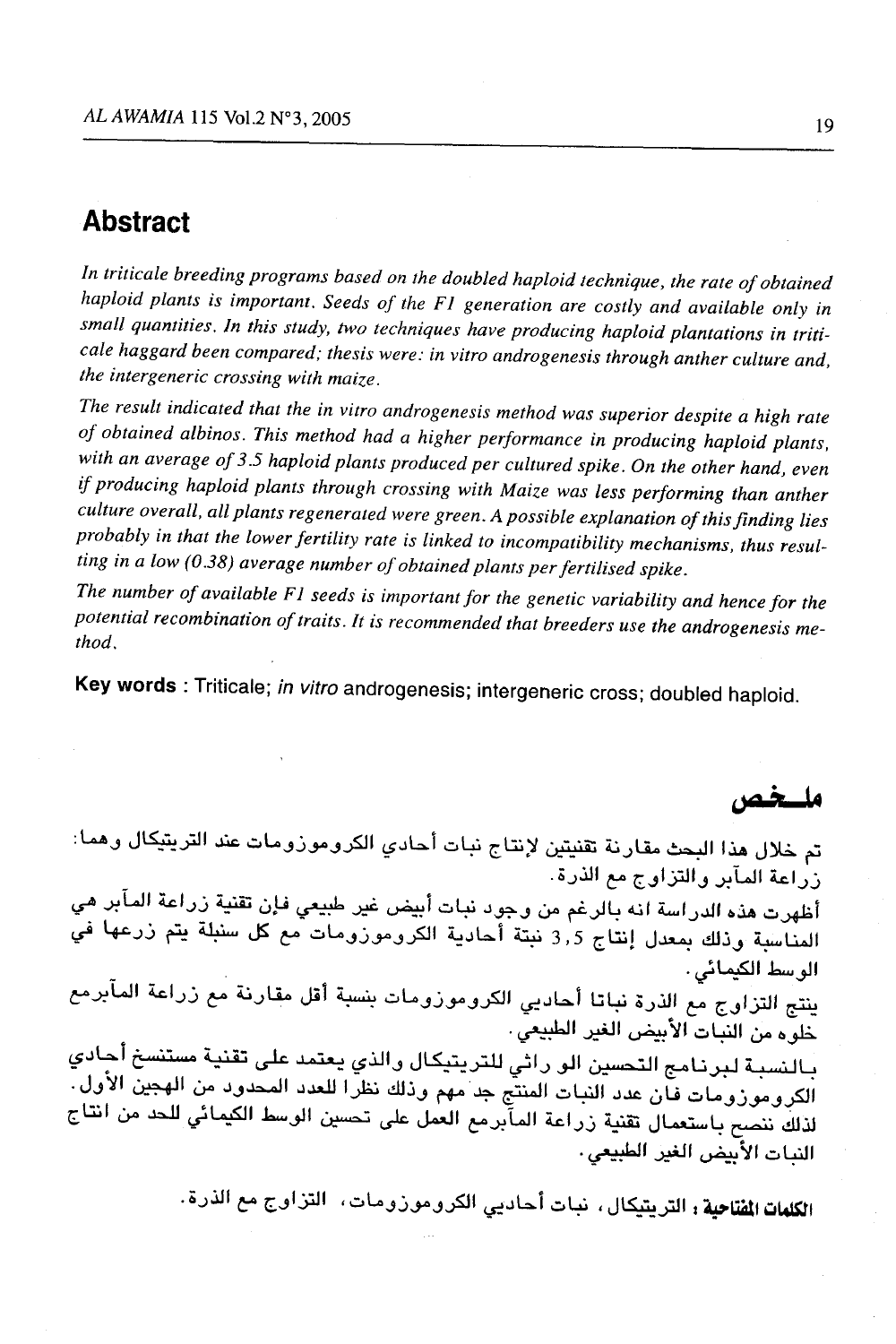# Résumé

La comparaison de deux techniques de production de plantes haploïdes, l'androgénèse in vitro et le croisement intergénérique avec le maïs, a été conduite sur le triticale hexaploïde.

Les résultats ont montré qu'en dépit du taux d'albinisme élevé, l'androgénèse in vitro est plus performante comme méthode de production d'haploïdes, avec une moyenne de 3.5 plantes haploïdes par épi mis en culture.

La production de plantes haploïdes par croisement avec le maïs reste inférieure à celle par culture d'anthère, bien que la totalité des plantes régénérées soient chlorophyllienne'

Le faible taux de fécondation dû probablement à des mécanismes d'incompatibilité fait que le nombre d'embryons sauvés et par conséquent celui de plantes haploïdes ne dépasse pas 0.38 plantes par épis castré.

Dans un programme d'amélioration génétique du triticale utilisant l'haplodiloïdisation comme méthode de création variétale, le nombre de plantes haploïdes produites est très important car la quantité de semences F1 est faible et coûteuse. Il est donc recommandé en cas d'application de l'haplométhode d'utiliser la culture d'anthère avec toutefois le transfert rapide des embryons sur des milieux de régénération améIiorés.

Mots clés : Triticale ; androgenèse in vitro ; croisement intergénérique ; haplodiploïdisation.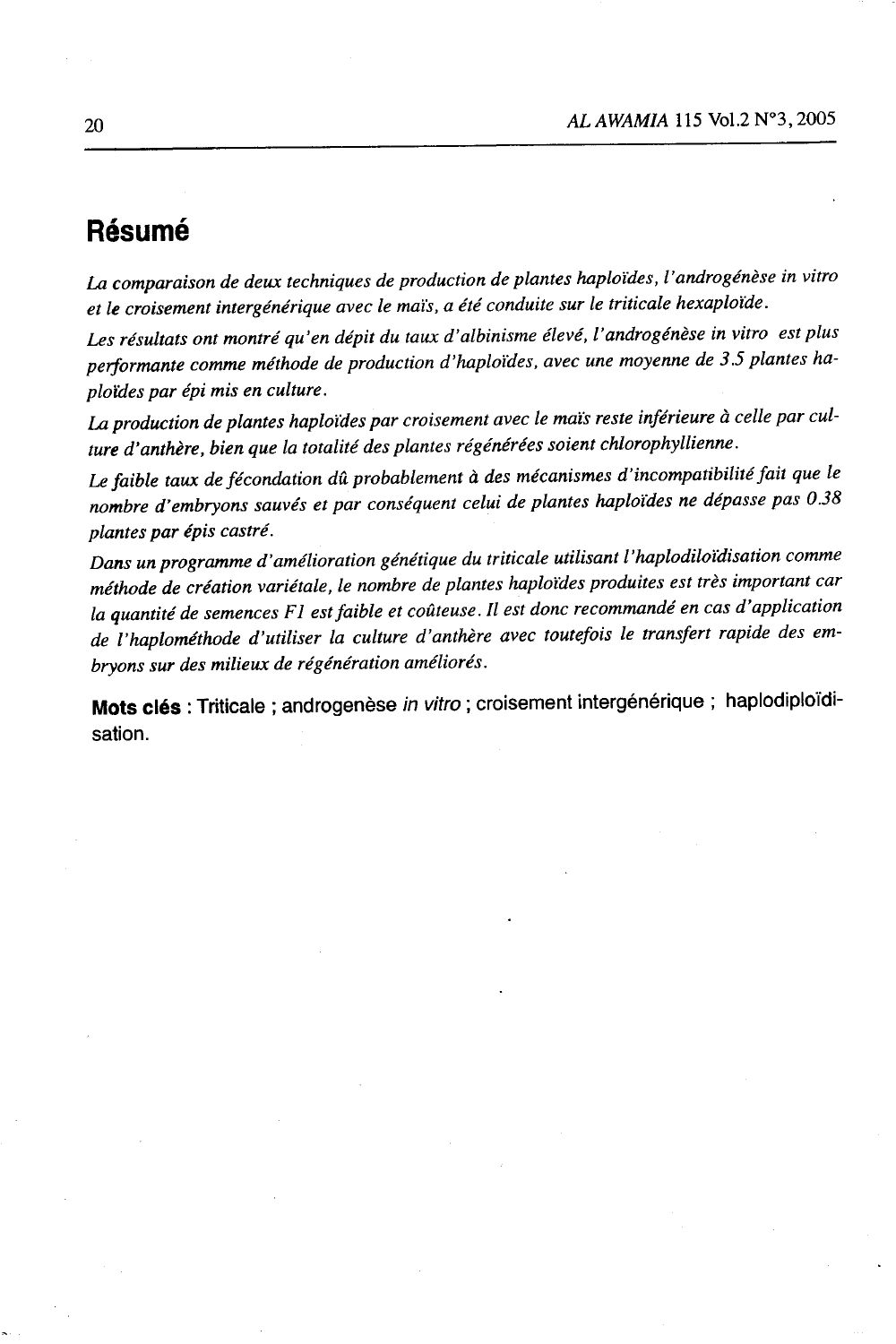#### Introduction

Triticale (X. Triticosecale Wittmack), is a man made species produced through crossing between durum wheat and rye (hexaploid triticale) or between bread wheat and rye (octaploid triticale). The first cross (wheat x rye), obtained were sterile (Wilson, 1976) or partially fertile. With the discovery of colchicine, it became possible to routinely produce fertile hexaploid triticale by doubling the number of chromosomes. This technique permitted crossing between different genotypes of wheat and rye and therefore, the exploitation of a new genetic variability that allowed this new species to be an alternative crop beside wheat and barley in some stressed environments. Indeed, triticale tolerates acid and poor soils, and resists better to many different biotic and abiotic stress than the other small grain cereals. In addition, triticale responds well favourably to fertiliser application and the use of low doses of nitrogen and phosphorus outputs an optimum production (Mergoum et al., 1992).

Since with its self pollinated crop status triticale tolerates consanguinity, the haplodiploidisation or double haploid method is alternative to the classic techniques of self pollinated plants improvement or selection (Pedigree, SSD or Bulk) and can be used in variety creation. This method presents the advantage to fix lines in a short time.

In the same way and in the case of a limited introduction from the rye genome (addition, substitution or translocation lines), the application of the double haploid method permits fixation to homozygoucity state in only one generation.

The first studies on double haploid production of triticale used the in vitro androgenesis as method of haploid production. This technique permits good embryogenesis but plant development is characterised by the production of a very large number of albino piants (Ono et later, 1976; Bernard, 1977). This phenomenon could be explained by the presence of the rye genome (R), whose in vitro androgenesis is marked by the high percentage of albino plants (Wenzel et al.,1977; Marciniak et al., 199g). In triticale microspore culture, albinism remained a serious problem, which was reflected by occurrence of more than 50% of the regenerates being albinos (Monostori et al., 1998).

With other methods of haploid production in triticale, albinos plants do not generally occur. Crossing with Hordeum bulbosum is subject to incompatibility problems (Snape et al 1979.) but fertilizing with maize pollen can be considered as an alternative method for haploid production. Maize is insensitive to action of  $Kr1$  and  $Kr2$  alleles for incompatibility with rye genome.

The objective of this study is to compare two techniques of haploid production in triticale, namely in vitro androgenesis and intergeneric crossing with maize. This comparison will permit to identify the most efficient and most economic technique for triticale genetic improvement in the breeding programs of INRA, Morocco.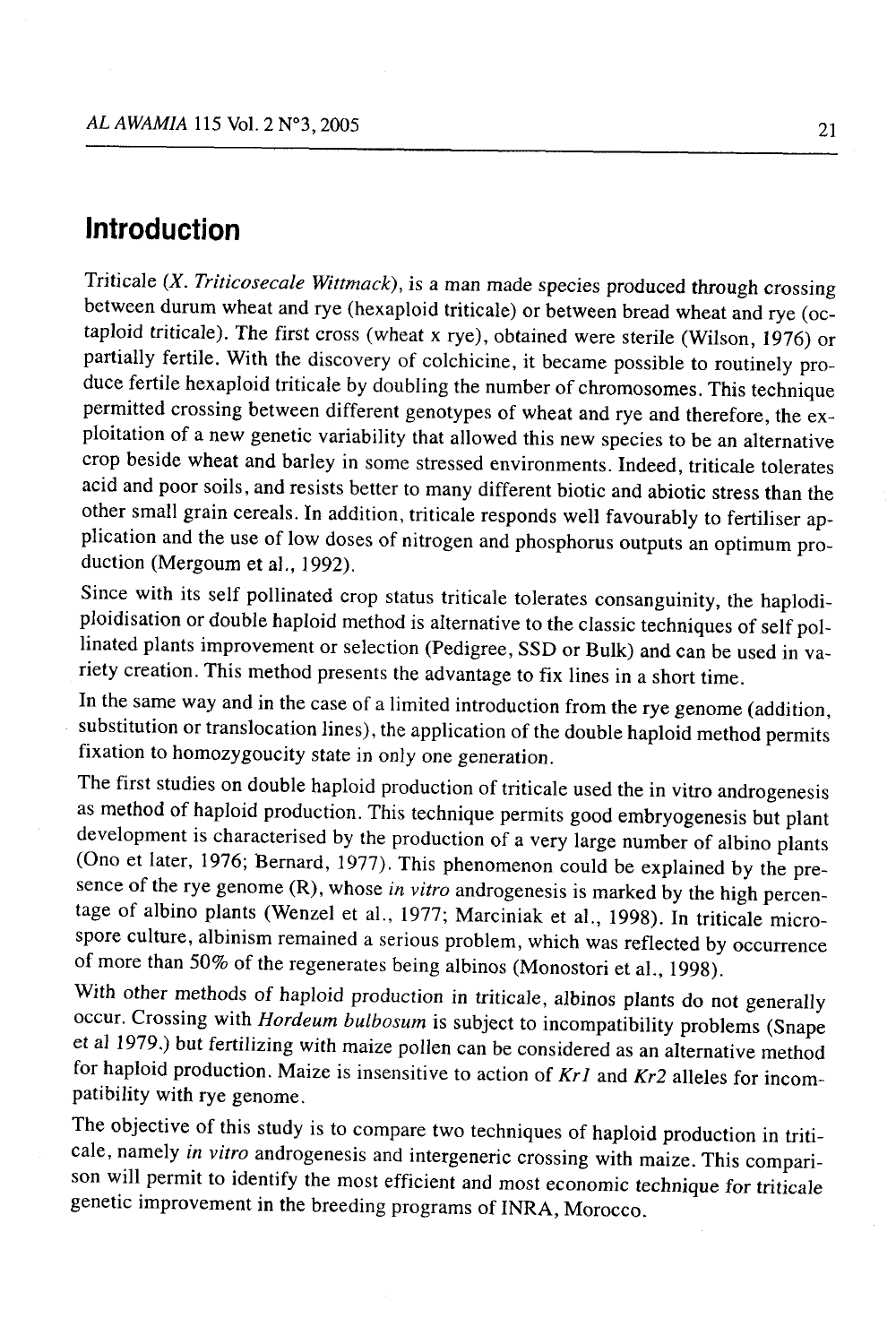#### Material and methods

The plant material is constituted of twenty F1 hybrid of hexaploid triticale (X. Triticosecale Wittmack) provided by the International Center for Wheat and Maize Improvement (CIM-MYT int) Mexico City D. F. Mexico (Table 1) and a Moroccan maize variety (Doukkalia). The triticale Fl hybrid plants were grown in the greenhouse. Planting was made at different dates in order to coincide their flowering period with that of maize.

| Table 1. Cross name and pedigree of 20 hybrids used in the comparison. |  |  |  |  |
|------------------------------------------------------------------------|--|--|--|--|
|------------------------------------------------------------------------|--|--|--|--|

| <b>Cross name and pedigree</b>                                |  |  |  |  |  |  |  |  |
|---------------------------------------------------------------|--|--|--|--|--|--|--|--|
| TCB153WG/CMH77.1135/CMH77A1165//2*YOUGUI/3/IBEX/4/JLO97/CIVET |  |  |  |  |  |  |  |  |
| TCB153WG/3/DAGRO/IBEX//CIVET-2                                |  |  |  |  |  |  |  |  |
| TCB153WG//ERIZO610/BULL-1-1                                   |  |  |  |  |  |  |  |  |
| TCB153WG//ERIZO-15/FAHAD-3                                    |  |  |  |  |  |  |  |  |
| TCB153WG/FAHAD-5                                              |  |  |  |  |  |  |  |  |
| TCB153WG/FAHAD-6                                              |  |  |  |  |  |  |  |  |
| TCB153WG/GNU/ASAD//ARDI/3/MANATI-1                            |  |  |  |  |  |  |  |  |
| TCB153W/GLAMB-2                                               |  |  |  |  |  |  |  |  |
| TCB153WG/MANATI-1                                             |  |  |  |  |  |  |  |  |
| TCB153WG/5/PIKA-1/3/EDA-7//M2A/ZA75/4/GATO                    |  |  |  |  |  |  |  |  |
| TCB153WG/3/PRESTO//2*TESMO1-/MUSX-603                         |  |  |  |  |  |  |  |  |
| TCB153WGRHINO-3/BULL-1-1                                      |  |  |  |  |  |  |  |  |
| TCB153WG/3/RONDO/BANT-5//ANOAS-2                              |  |  |  |  |  |  |  |  |
| TCB153WG/SONNI-3                                              |  |  |  |  |  |  |  |  |
| TCB153WG/POLLMER-2.1.1                                        |  |  |  |  |  |  |  |  |
| TCB153WG/POLLMER-2.2.1                                        |  |  |  |  |  |  |  |  |
| TCB153WG/3/TESMO-1/MUSX-603//FAHAD-4                          |  |  |  |  |  |  |  |  |
| TCB153WG//ANOAS-3/TATU-4                                      |  |  |  |  |  |  |  |  |
| TCB153WG//BULL-10/MANATI-1                                    |  |  |  |  |  |  |  |  |
| TCB153WG/CAAL                                                 |  |  |  |  |  |  |  |  |
|                                                               |  |  |  |  |  |  |  |  |

For in vitro androgenesis, spikes were cut when microspores were at the mid-uninucleate and vacuolate stage of development and were pretreated for 7 days at 3°C in the dark (Picard and De Buyser, 1975). The spikes were sterilised in a 4% calcium hypochlorite solution for 3 minutes and rinsed with sterile water. The anthers were cultured under aseptic conditions on C17 anther culture medium (Wang and Chen, 1986). After incubation at 24°C in the dark, the embryos that were developed out of the cultured anthers were transferred on R9 regeneration medium (Miller, 1963). The albino plants were counted, and eliminated.

For intergeneric crossing with maize, the method adopted in this study was described in bread wheat (Laurie and Bennett, 1986). Spikes were emasculated two to four days before anthesis and covered with glassine bags. The spikes were pollinated with freshly collected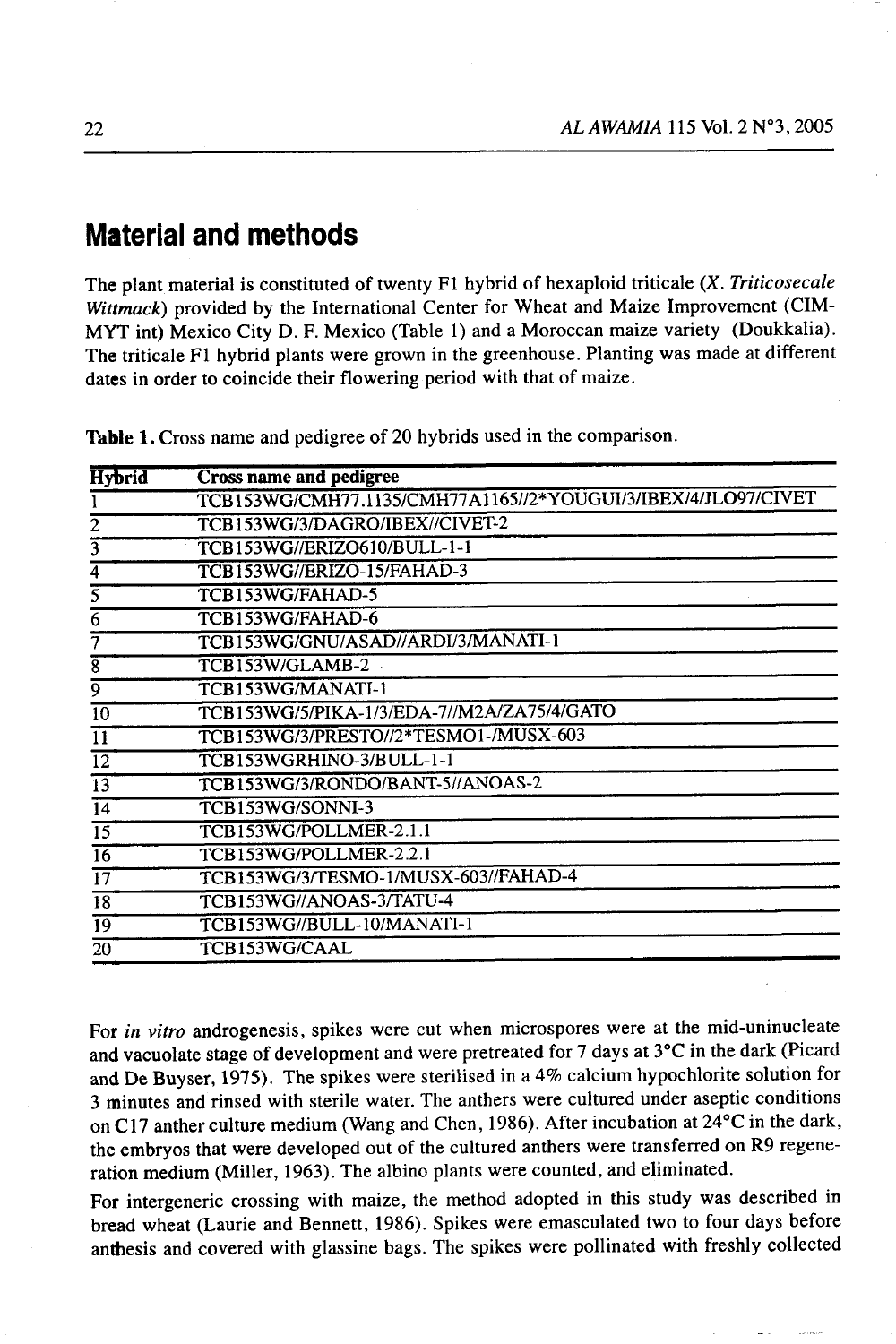maize pollen. At the same time, a solution with 100 mg  $1^{-1}$  of 2.4-D (2.4-dichlorophenoxyacetic acid) is injected in the upper cavity of the last inter node. One day after pollination a second injection of the 2, 4-D is applied as well as the spraying of 75 mg  $1^{-1}$  of gibberellic acid (GA) on the spike.

Two weeks after pollination, spikes were collected. Seeds were extracted from spikes and surface sterilised in a (4% calcium hypochlorite solution for 1 minute, 70% ethanol for 1 minute) and then rinsed with sterile distilled water. Embryos obtained were aseptically excised and transferred on Murashige and Skoog medium (Murashige and Skoog , 1962) in plastic petri dishes and incubated at24"C in the dark. After germination, plantlets were transferred to pots and placed in the greenhouse.

The green plants with developed roots obtained from both methods were transplanted to soil and grown in greenhouse. The chromosome numbers of the cultured plants were counted in root tips using the standard feulgen technique. Haploid plants were treated with  $0.2\%$  colchicine, 1% DMSO for 4 hours, washed and replanted in order to obtain fertile double haploid plants.

Statistical analysis was made in anther culture for the following traits: percentage of embryos expressed per 100 anthers cultured, green plants and albinos plants expressed per 100 anthers cultured.

For the cross with maize, statistical analysis was made for the following traits: percentage of caryopses, embryos and green plants expressed per 100 pollinated florets.

The analysis of variance was made with the genotype as the source of variation in a randomized design. The separation of means was achieved by Duncan test with LSD at 5% level of probability.

#### Results and discussion

The analysis of the variance showed a very highly significant effect of the genotype on the percentage of embryos, green plants and albino plants in anther culture (Table 2).

| fable 2. Analysis of variance: effect of genotype on the percentage of embryos, green plants |  |  |  |
|----------------------------------------------------------------------------------------------|--|--|--|
| and number of albino plants.                                                                 |  |  |  |

| Source of variation | df | % Embryos   | % green plants | % albinos plants |  |
|---------------------|----|-------------|----------------|------------------|--|
| Genotype            | 19 | 4424.12 *** | $382.54$ ***   | $815.5$ ***      |  |
| Error               | 20 |             |                |                  |  |
| .                   |    |             |                |                  |  |

 $***$ , significant at the 1 % level.

Differences between genotypes were also important; the percentage of embryos varied from 0% to 215,5% (genotype 8). Green plant percentages varied from 0% to 37,5% (genotype 3). The overall mean of embryos percentage is  $66,2\%$ , the overall mean green plants percentage is  $8.3\%$  and the overall mean albino plants percentage is  $18\%$  (Table 3).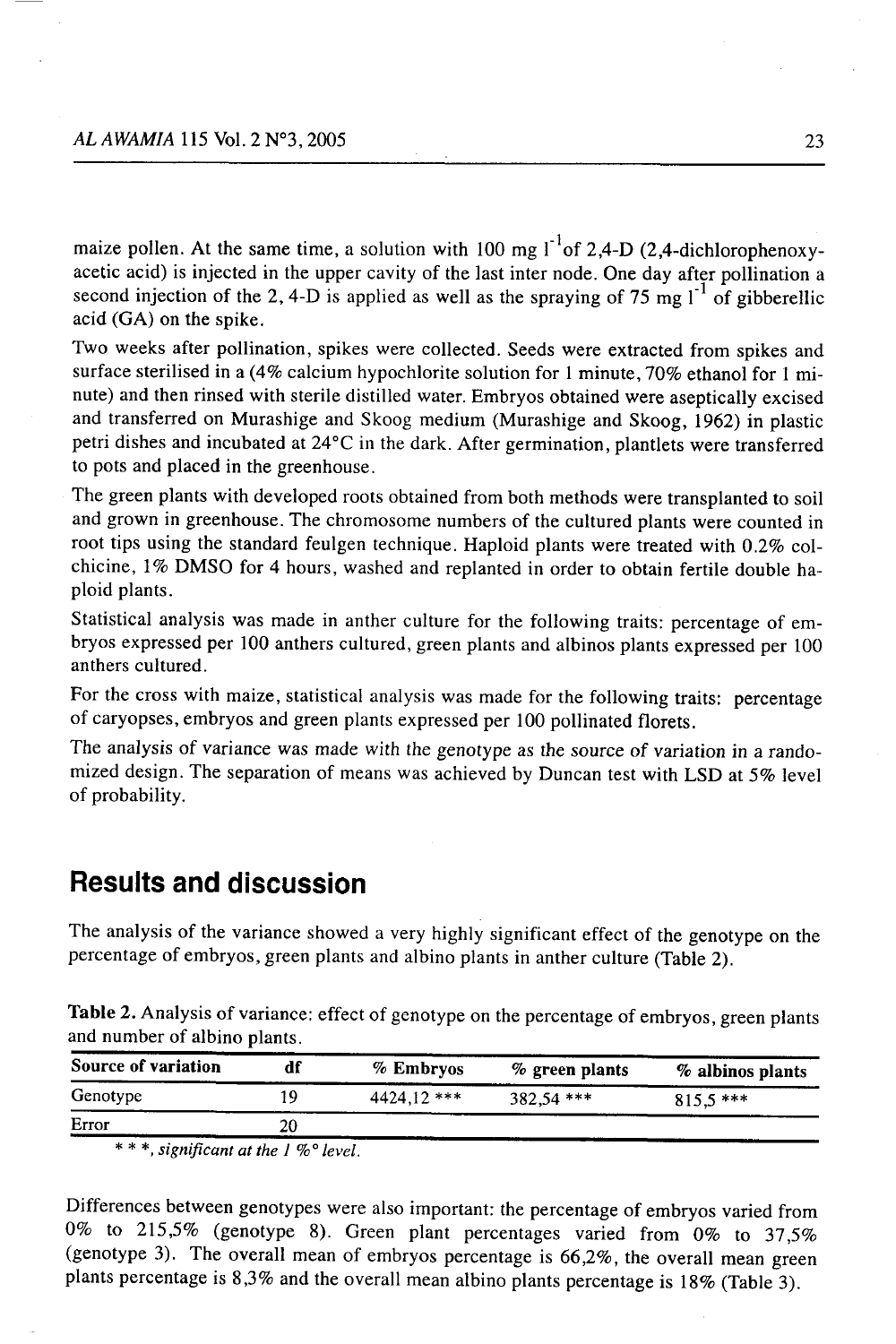|                         | <b>Spikes</b>           | Anthers |                 | <b>Embryos obtained</b>  | <b>Green Plants</b>     |                                        | <b>Albinos Plants</b> |          |                                   |
|-------------------------|-------------------------|---------|-----------------|--------------------------|-------------------------|----------------------------------------|-----------------------|----------|-----------------------------------|
| Hybrid                  | used                    |         | cultured Number | %                        | <b>Number</b>           | $\%$                                   | <b>Number</b>         | $\%$     |                                   |
| $\mathbf{1}$            | $\overline{\mathbf{4}}$ | 168     | 24              | 14,3j                    | $\overline{\mathbf{4}}$ | 2,4<br>$\mathbf{g}$                    | 16                    | 9,5      | $\mathbf{i}$                      |
| $\overline{2}$          | $\mathbf{2}$            | 84      | 20              | 23,8 i                   | $\overline{c}$          | $2,4$ g                                | 14                    | 16,7 h   |                                   |
| 3                       | $\overline{\mathbf{4}}$ | 168     | 97              | $57,7$ g                 | 22                      | $13,1$ e                               | 44                    | 26,2     | e                                 |
| $\overline{\mathbf{4}}$ | $\overline{\mathbf{4}}$ | 168     | 63              | 37,5 h                   | 3                       | 1,8<br>g                               | 14                    | 8,3      | ij                                |
| 5                       | $\mathbf{2}$            | 84      | $\bf{0}$        | $\mathbf{I}$<br>$\bf{0}$ | $\pmb{0}$               | $\boldsymbol{\mathsf{h}}$<br>$\pmb{0}$ | $\pmb{0}$             | 0        | 1                                 |
| 6                       | $\overline{\mathbf{3}}$ | 126     | 97              | $\mathbf f$<br>77        | $\mathbf{1}$            | gh<br>0,8                              | 9                     | 7,1      | j.                                |
| $\overline{7}$          | $\mathbf{2}$            | 84      | 91              | 108,3d                   | $\overline{c}$          | 2,4<br>g                               | 20                    | $23,8$ f |                                   |
| ${\bf 8}$               | $\overline{c}$          | 84      | 181             | 215,5a                   | 16                      | 19<br>d                                | 25                    | $29,8$ d |                                   |
| 9                       | $\overline{2}$          | 84      | 110             | 131<br>$\mathbf c$       | 26                      | 31<br>a                                | 40                    | 47,6     | a                                 |
| 10                      | $\overline{c}$          | 84      | 8               | 9,5<br>k                 | $\bf{0}$                | $\pmb{0}$<br>h                         | $\pmb{0}$             | $\bf{0}$ | 1                                 |
| 11                      | $\overline{2}$          | 84      | 93              | 110,7d                   | $\mathbf{1}$            | $1,2$ gh                               | $\pmb{0}$             | $\bf{0}$ | $\mathbf{I}$                      |
| 12                      | 4                       | 168     | 162             | 96,4 e                   | 24                      | 14,3 e                                 | 59                    | 35,1     | $\mathbf c$                       |
| 13                      | 3                       | 126     | 10              | 7,9<br>${\bf k}$         | 3                       | 2,4<br>$\mathbf{g}$                    | 5                     | 4        | k                                 |
| 14                      | $\overline{2}$          | 84      | 8               | 9,5<br>$\bf k$           | $\bf{0}$                | h<br>$\bf{0}$                          | $\bf{0}$              | $\bf{0}$ | $\mathbf{I}$                      |
| 15                      | $\mathbf{2}$            | 84      | 148             | 176,2 b                  | 5                       | $\mathbf f$<br>6                       | 21                    | 25       | ${\mathop{\mathrm{ef}}\nolimits}$ |
| 16                      | $\mathbf{2}$            | 84      | 33              | 39,3 h                   | $\bf{0}$                | $\mathbf h$<br>$\bf{0}$                | $\bf{0}$              | $\bf{0}$ | $\mathbf{I}$                      |
| 17                      | $\overline{c}$          | 84      | 64              | $76,2 \text{ f}$         | 16 <sub>1</sub>         | 19<br>d                                | 41                    | 48,8     | $\mathbf{a}$                      |
| 18                      | $\boldsymbol{2}$        | 84      | 66              | 78,6 f                   | 21                      | 25<br>$\mathbf{c}$                     | 34                    | 40,5     | b                                 |
| 19                      | 3                       | 126     | 121             | 96<br>$\mathbf e$        | 36                      | $28,6$ b                               | 27                    | 21,4     | g                                 |
| 20                      | 3                       | 126     | 50              | 39,7 h                   | $\bf{0}$                | $\bf{0}$<br>$\mathbf h$                | 26                    | 20,6     | g                                 |
| Total                   | 52                      | 2184    | 1446            |                          | 182                     |                                        | 395                   |          |                                   |

Table 3. Results of in vitro androgenesis obtained by culturing anthers from 20 triticale Fl hybrids.

LSD (percentage of embryos) = 2,6, LSD (green plant percentage) = 0,54, LSD (percentage of plants  $albino = 0,57.$ 

Percentages followed by the same letter are not significantly different at 0.05 probability by Duncan LSD test

The embryos production is satisfactory, but the number of green plants is low. Only 182 green plants have been regenerated for more than 1446 embryos. In the same way, a high percentage of albino plants is to be noted. The whole 182 green haploid plants were produced from 52 cultured spikes, which represents an average of 3,5 green haploid plants per spike. The analysis of variance of seed set, number of embryos and green plants showed a very highly significant effect of the genotype (Table 4).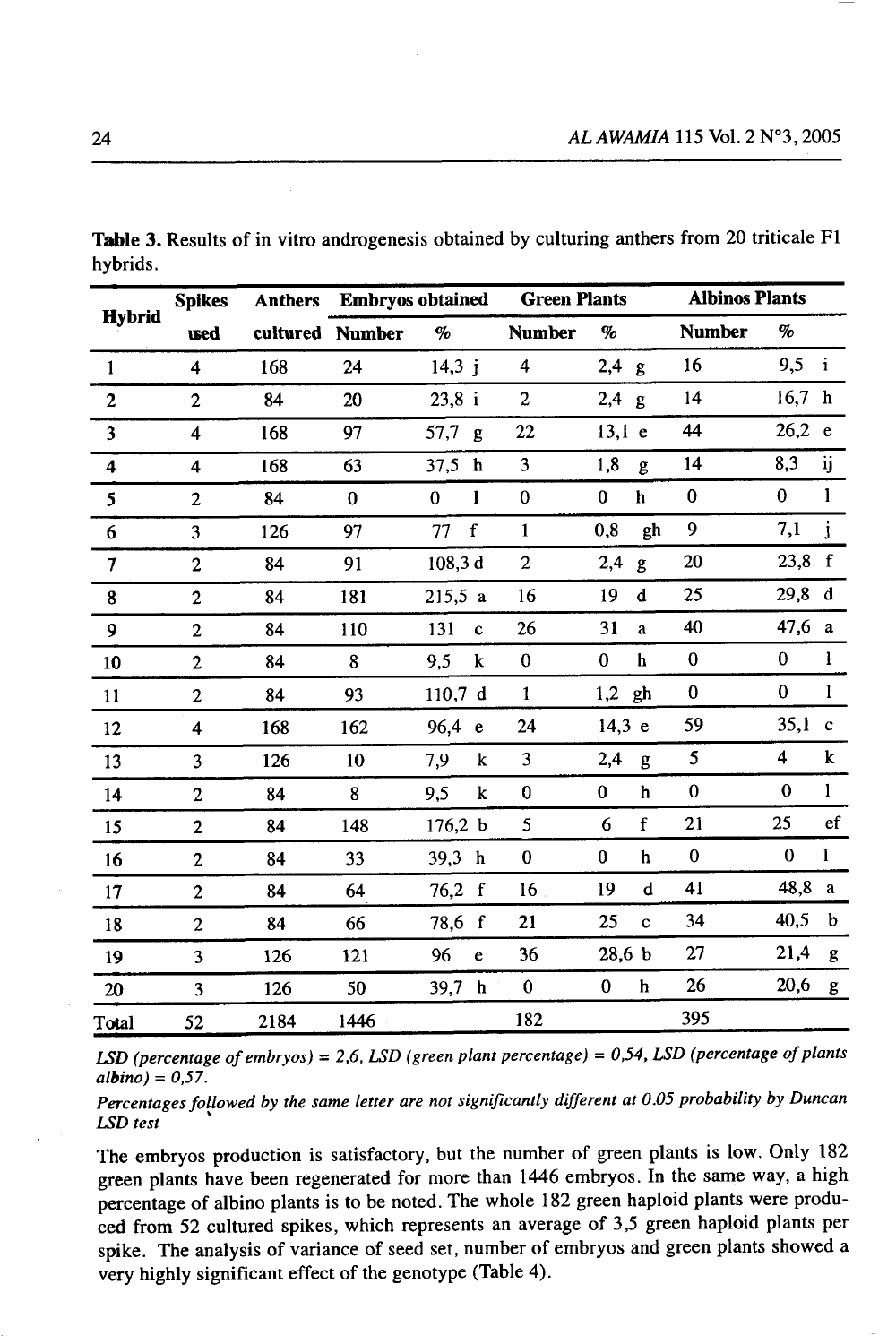Table 4. Analysis of variance: effect of triticale genotype on seed set, embryos and number of green haploid plants.

| <b>Source of variation</b> | df  | % Seed set | % Embryos   | % Haploid plants |
|----------------------------|-----|------------|-------------|------------------|
| Genotypes                  | 1 Q | $377$ ***  | $46.19$ *** | $12.72$ ***      |
| Error                      | 20  |            |             |                  |

\*\*\*, significant at the  $1\%$  level.

The intergeneric cross with maize were marked by a low caryopses set percentage  $(6,3\%)$ (Table 5). Variations between genotypes were between  $0\%$  and  $30\%$  (genotype 20), and the absence of albinos plants is noted. Indeed, from 37 rescued embryos, 21 green plants were obtained. The number of embryos and green plants varies according to genotypes of F1 hybrids. All the 21 green haploid plants are gotten from 54 emasculated spikes, which represents an average 0,38 green haploid plants per spike. The repetition number must be increased in order to obtain more caryopsis and embryos.

If the intergeneric crossing with maize is considered as an alternative method for haploid plant production in recalcitrant species to in vitro androgenesis, the case of triticale, as shown in this study, is to treat otherwise. Triticale, due to its hybrid structure (interspecific origin), has two different responses for the two haploid plants production methods used.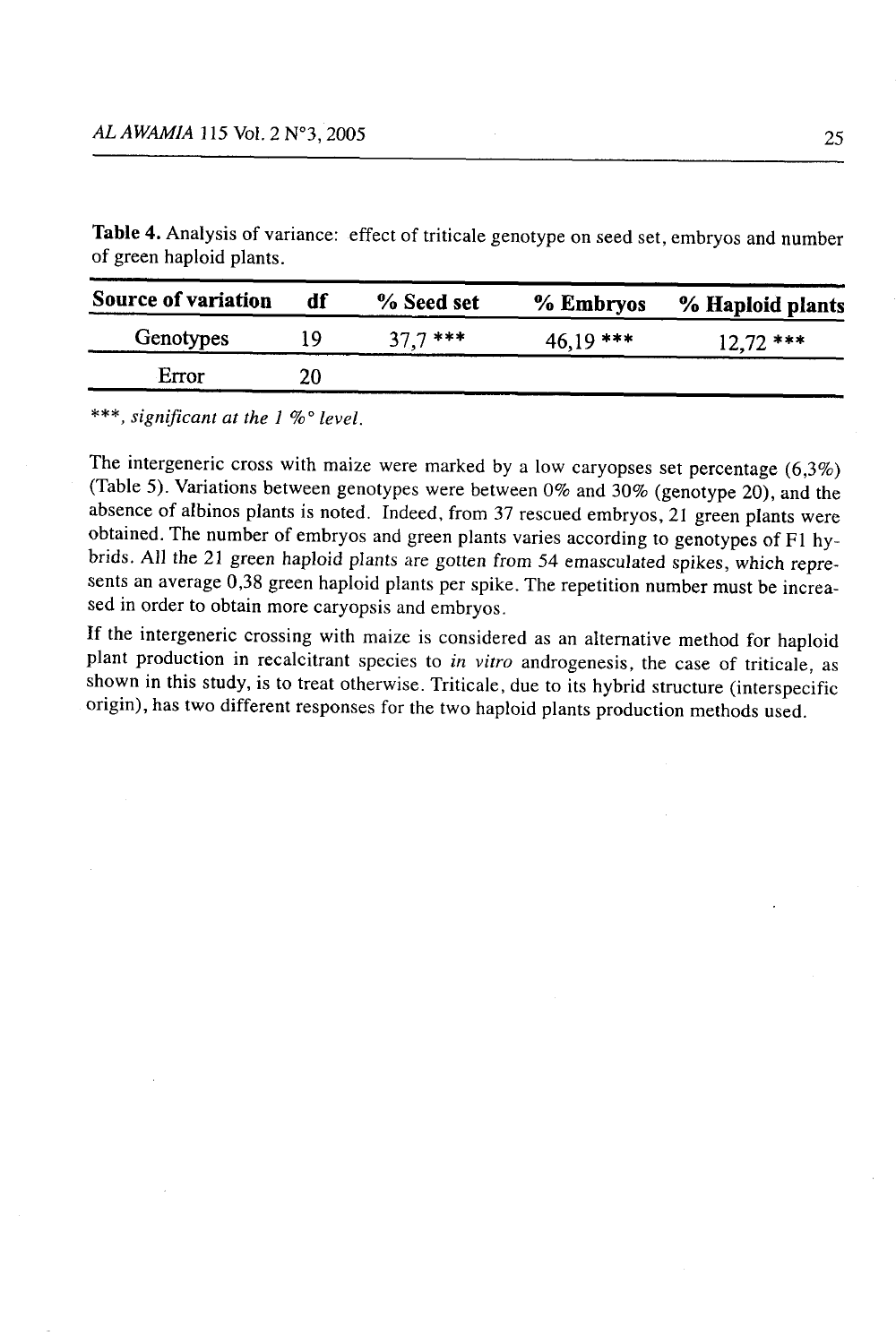|              | <b>Spikes</b>          | <b>Florets</b> | Caryopses developed     |              |              | Embryos obtained        |                 |             | <b>Green plants</b>     |                             |  |
|--------------|------------------------|----------------|-------------------------|--------------|--------------|-------------------------|-----------------|-------------|-------------------------|-----------------------------|--|
| Hybrid F1    | emasculated pollinated |                | <b>Number</b>           | %            |              | <b>Number</b>           | %               |             | <b>Number</b>           | $\frac{9}{6}$               |  |
| $\mathbf{1}$ | 2                      | 40             | $\mathbf 0$             | 0 g          |              | $\bf{0}$                | $\bf{0}$        | d           | $\bf{0}$                | 0 d                         |  |
| $\mathbf 2$  | 4                      | 80             | 7                       | 8,8          | def          | $\overline{\mathbf{3}}$ | $3,8$ e         |             | $\mathbf{1}$            | 1,25 cd                     |  |
| 3            | $\mathbf{2}$           | 40             | 7                       | 17,5 b       |              | $\overline{\mathbf{4}}$ | 10              | b           | $\overline{\mathbf{3}}$ | $7,5$ b                     |  |
| 4            | $\boldsymbol{2}$       | 40             | 5                       | 12,5 cd      |              | $\mathbf{1}$            | 2,5             | cd          | 0                       | 0 d                         |  |
| 5            | $\mathbf{2}$           | 40             | 0                       | 0            | g            | 0                       | 0               | d           | $\bf{0}$                | $\bf{0}$<br>$\mathbf d$     |  |
| 6            | 4                      | 40             | 0                       | $\bf{0}$     | g            | $\bf{0}$                | $\bf{0}$        | d           | $\bf{0}$                | $\bf{0}$<br>d               |  |
| 7            | $\mathbf{2}$           | 40             | 0                       | 0            | g            | $\bf{0}$                | 0               | $\mathbf d$ | $\bf{0}$                | $\mathbf{0}$<br>d           |  |
| 8            | 2                      | 40             | 5                       | 12,5 cd      |              | 4                       | 10              | $\mathbf b$ | 3                       | $7,5$ b                     |  |
| 9            | 4                      | 80             | 11                      | $13,8$ bc    |              | $\overline{2}$          | $2,5$ cd        |             | 1                       | 1,25 cd                     |  |
| 10           | $\mathbf 2$            | 40             | 0                       | $\bf{0}$     | g            | $\bf{0}$                | $\bf{0}$        | d           | 0                       | $\bf{0}$<br>d               |  |
| 11           | $\mathbf 2$            | 40             | $\bf{0}$                | $\mathbf 0$  | g            | $\bf{0}$                | $\pmb{0}$       | $\mathbf d$ | $\bf{0}$                | $\bf{0}$<br>d               |  |
| 12           | $\mathbf{2}$           | 40             | $\bf{0}$                | $\mathbf{0}$ | g            | $\bf{0}$                | $\bf{0}$        | d           | $\bf{0}$                | $\bf{0}$<br>$\mathbf d$     |  |
| 13           | 4                      | 80             | $\overline{\mathbf{4}}$ | 5 f          |              | $\overline{2}$          | $2,5$ cd        |             | $\mathbf{1}$            | 1,25 cd                     |  |
| 14           | $\mathbf{2}$           | 40             | 5                       | 12,5 cd      |              | $\overline{2}$          | 5 <sub>c</sub>  |             | $\mathbf{1}$            | $2,5$ cd                    |  |
| 15           | $\mathbf{2}$           | 40             | 3                       | $7,5$ ef     |              | $\overline{2}$          | 5 <sub>c</sub>  |             | $\bf{0}$                | $\mathbf{0}$<br>$\mathbf d$ |  |
| 16           | 4                      | 80             | 9                       | 11,3 cde     |              | 8                       | 10 <sub>b</sub> |             | 4                       | 5<br>bc                     |  |
| 17           | $\overline{2}$         | 40             | 0                       | $\bf{0}$     | g            | 0                       | 0 d             |             | $\bf{0}$                | $\bf{0}$<br>$\mathbf d$     |  |
| 18           | $\mathbf 2$            | 40             | $\bf{0}$                | $\bf{0}$     | g            | $\mathbf 0$             | $0$ d           |             | $\bf{0}$                | $\mathbf 0$<br>$\mathbf d$  |  |
| 19           | $\mathbf{2}$           | 40             | 0                       | $\mathbf{0}$ | $\mathbf{g}$ | 0                       | 0 d             |             | 0                       | 0 d                         |  |
| 20           | $\mathbf{2}$           | 40             | 12                      | 30a          |              | 9                       | 22,5 a          |             | 7                       | 17,5a                       |  |
| Total        | 54                     | 1080           | 68                      |              |              | 37                      |                 |             | 21                      |                             |  |

Table 5. Numbers and percentages of seed set, embryos and haploid plants obtained from crossing 20 triticale Fl hybrids with maize.

LSD (percentage of seeds) =  $13,96$ ., LSD (percentage of embryos) = 2,47, LSD (percentage of plants)  $= 3.6.$ 

Percentages followed by the same letter are not significantly different at 0.05 probability by Duncan LSD test.

In *in vitro* androgenesis, the hybrid vigour especially appears in embryogenesis haploid (Figure 1). Some genotype had 215.5% in percentage of obtained embryos (genotype 8).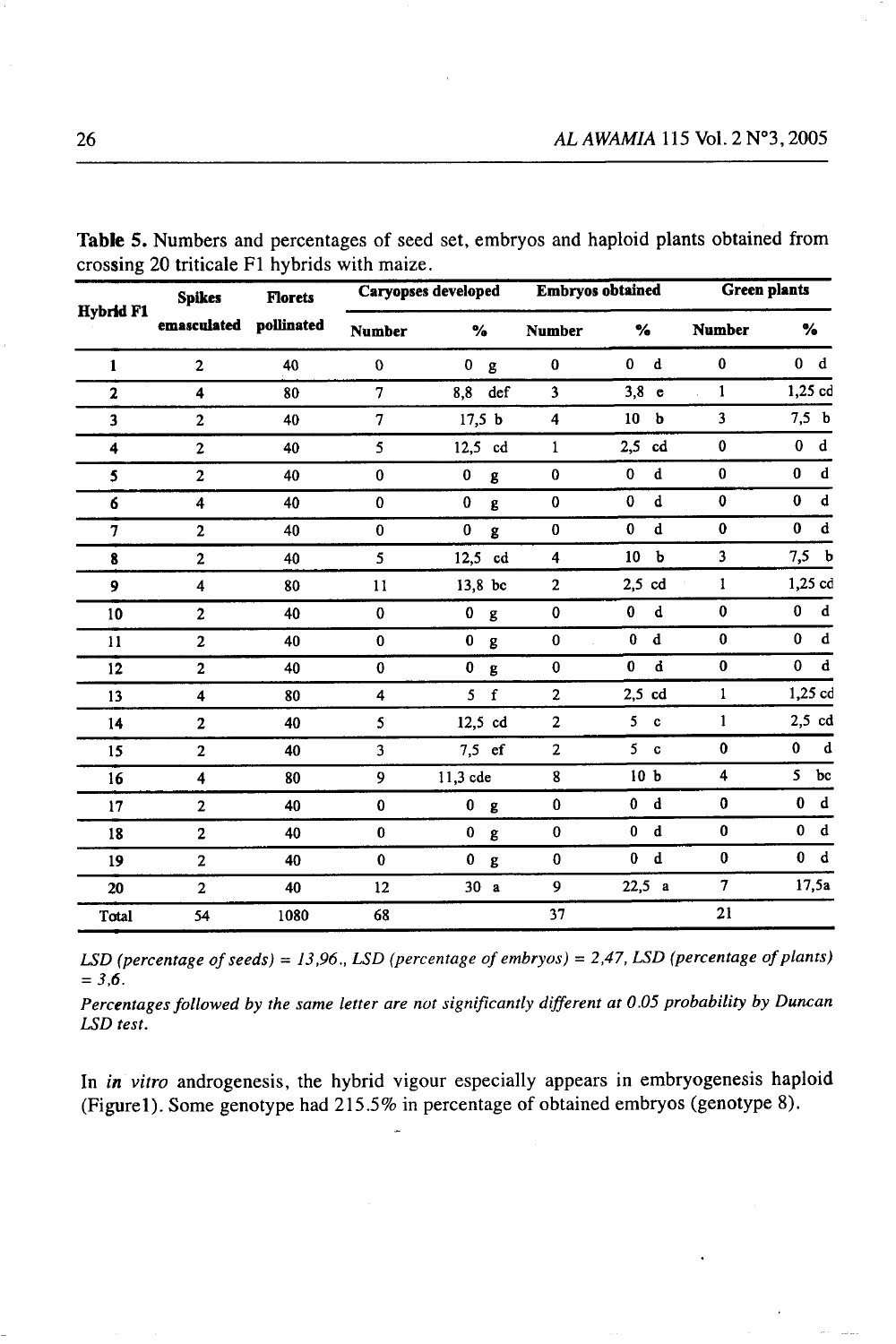

Figurel. Embryoid formation obtained from triticale anthers cultured on Cl7 medium.

The crossing with the maize generates a low rate of seed set probably due to mechanisms of incompatibility that appear in species descending from interspecific hybridization. This may explain the low rate of seed set observed in this study: 6,3 seeds set for 100 flowers pollinated. These results could be confirmed or improved by an ulterior study with enough repetition.

The anthers culture technique is simpler than crossing with maize which requires, in addition, the adjustment of flowerings periods of the two species and their genotypes. The periocl of time between the planting and germination of intended plants to the haploid production and the production of doubled seeds is appreciably even for the two methods: this period is between 9 and 11 months. Considering this results, crossing with maize does not offer an attractive alternative for the in vitro androgenesis in triticale.

The bottleneck of the plants haploid production through anther culture remains the green plants development. A lot of progress is achieved by the improvement of environmental conditions of culture, with new sources of carbon and nitrogen (Marciniak and al., 1998) that permitted the production of embryos in large numbers. Much effort must be also made to improve surrounding conditions of regeneration stage in order to obtain more green plants. Embryos obtained from anther culture are transformed quickly to unorganized callus and necrosed, their fast transfer on regeneration medium could increase the number of green plants.

In bread wheat, the use of single regenerated medium which plantlets are regenerated directly from anthers and also improved the frequencies of green plants regeneration (Lashermes, 1992). We observed the same phenomenon in triticale, green haploid plants could be effectively produced via anther culture with indol acetic acid (AIA), instead of 2,4-D (Figure 2). However, culture - regenerated medium should be improved.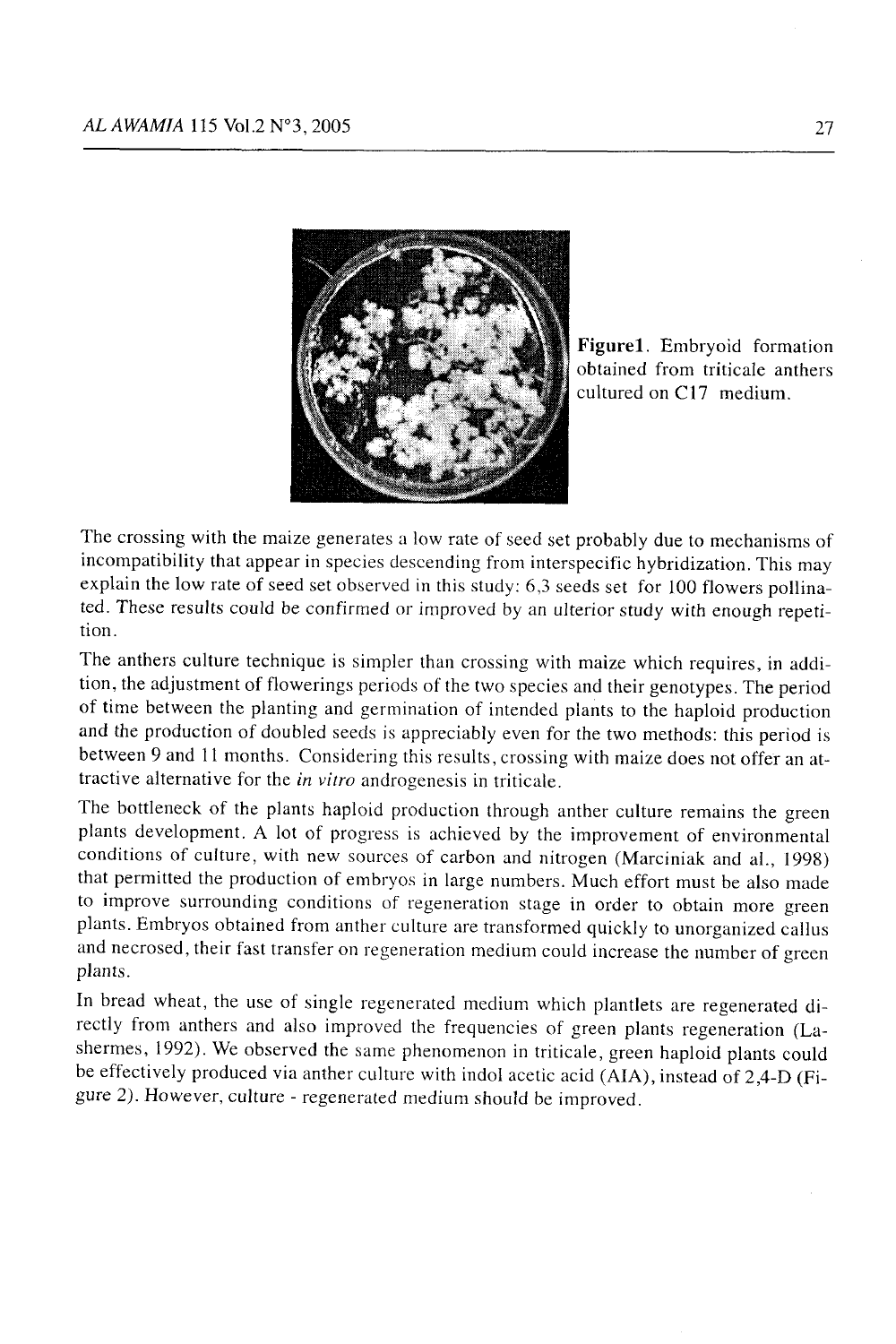

Figure2. Direct regeneration from triticale anthers.

# Conclusion

In spite of the problem of albinism and the low rate of regeneration, the in vitro androgenesis remains the most advantageous method for producing haploid plants in triticale. With a satisfactory embryogenesis, regeneration must be improved to increase the number of viable haploid plants necessary to recover a useful genetic variability prior to plant selection and evaluation process.